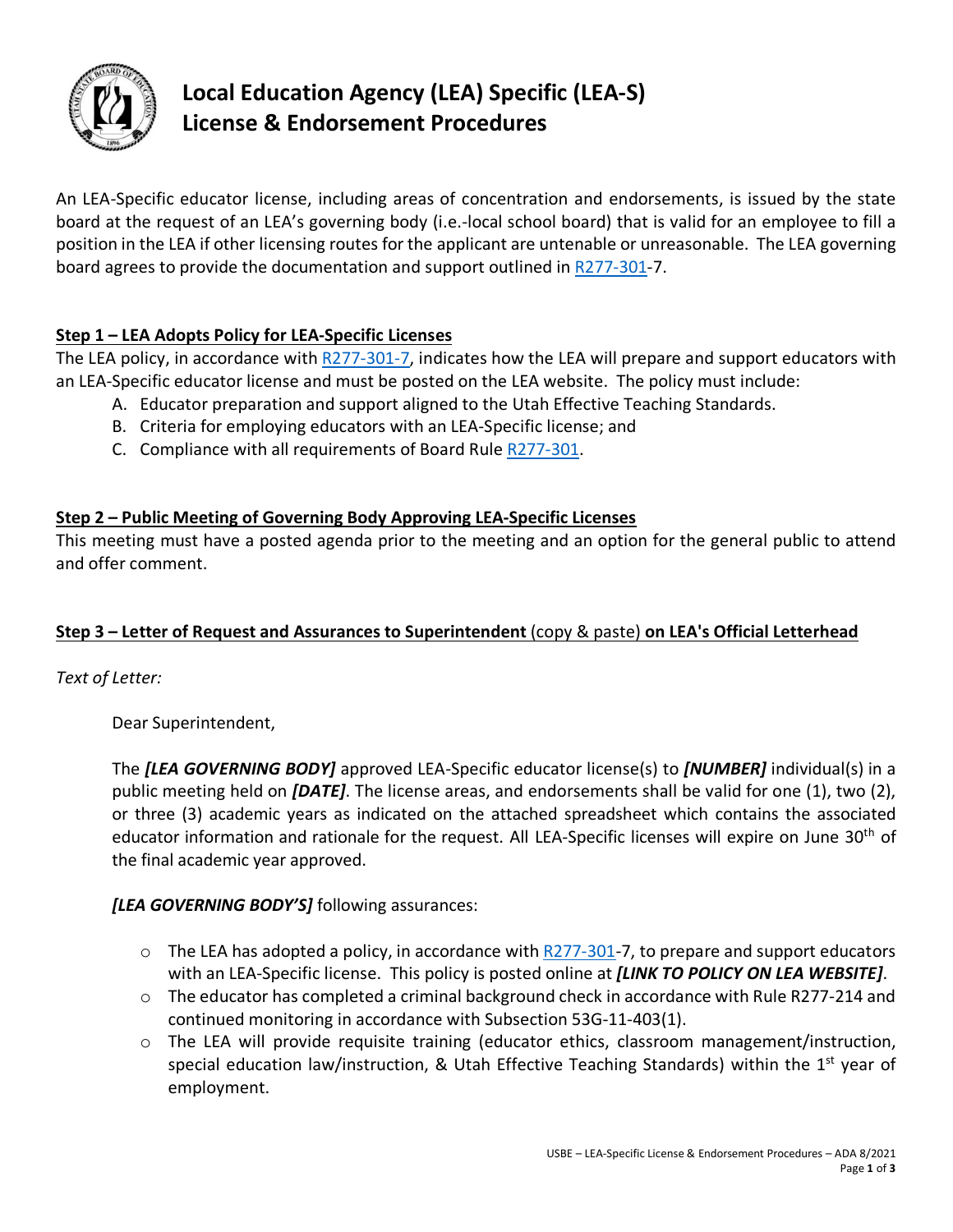- o The educators will complete the USBE Ethics Review within one (1) calendar year prior to being issued the license.
- $\circ$  The LEA will post all educator data, including assignments, in CACTUS no later than sixty (60) days following the date of the public governing board meeting approving the license area(s) and/or endorsement(s).
- o Each LEA school employing an individual with an LEA-Specific license will prominently post the [following on the school's website](https://usbe.midaseducation.com/professional-development/courses/course/59403):
	- $\circ$  Disclosure that the school employs individuals holding an LEA-Specific educator license, license areas, and/or endorsements.
	- o An explanation of the types of educator licenses issued by USBE (Professional, Associate, LEA-Specific):

"The following *designations or levels* apply to educator licenses, license areas (i.e.-elementary, secondary, special education), and content endorsements (i.e.-mathematics, music, Spanish, social studies):

- *Professional:* The educator has completed an educator preparation program that includes content and pedagogical knowledge. This program may have been completed at a university or in an alternate pathway that was supported by school districts/charters and the Utah State Board of Education.
- **Associate:** The educator is currently completing an educator preparation program, but has not yet completed all requirements for a Professional Educator License, license area, or endorsement. The educator is enrolled in a university-based or Local Education Agency (LEA)-based program. When the educator completes the program, they will have a professional level.
- **ELA-Specific:** The educator has not completed an educator preparation and is not currently enrolled in one."
- o Percentage (based on FTE) of types of licenses, license areas, and endorsements held by educators employed in the school.
- o A link to the [Utah Educator Look-up Tool.](https://cactus.schools.utah.gov/PersonSearch)

The *[LEA GOVERNING BODY]* additionally acknowledges that LEA-Specific educator licenses, license areas, or endorsements may be renewed by the Utah State Board of Education (USBE). These renewals will be approved or denied on a case-by-case basis.

Sincerely, *[SIGNATURE]*  LEA Governing Body Chairperson

#### **Step 4 – Posting LEA-Specific License Areas & Endorsements in CACTUS**

The LEA must post all educator data, including assignments, in CACTUS no later than sixty (60) days following the date of the public governing board meeting approving the license area(s) and/or endorsement(s). This process will be very similar to posting Letters of Authorization. Please note: all assignments and LEA-Specific (LEA-S) licenses must be submitted no later than Fri., October 15, 2021 (Fall deadline) to receive ESA (Educator Salary Adjustment) funding for the 2021-22 school year. Any additional LEA-S requests must be submitted no later than Fri., April 29, 2022 (Spring deadline) to receive supplies and materials funding.